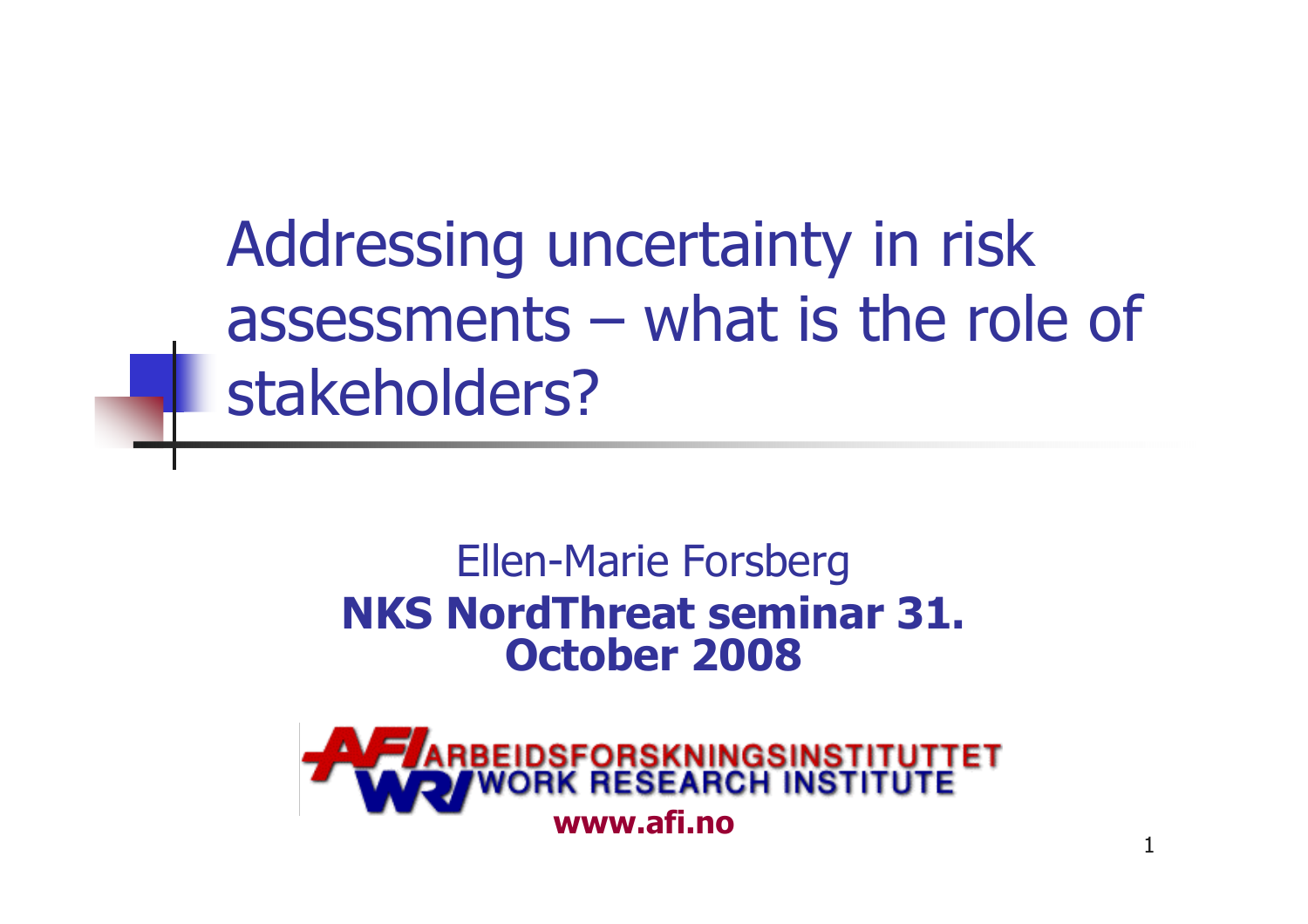# My background for this talk

- m. Expert based consensus conference on a value platform for protection of the environment against ionising radiation, 2001
- × **STRATEGY:** Development of a program for stakeholder consultation and ethical assessment of holistic countermeasure strategies (2002/03)
	- П A small 'taste' of the program used in the Norwegian<br>Preparedness organisation's annual seminar 2004 Preparedness organisation's annual seminar 2004
- × **Consensus conference with experts/end users on** model development for protection of the environmentagainst ionising radiation, 2006 (ERICA)

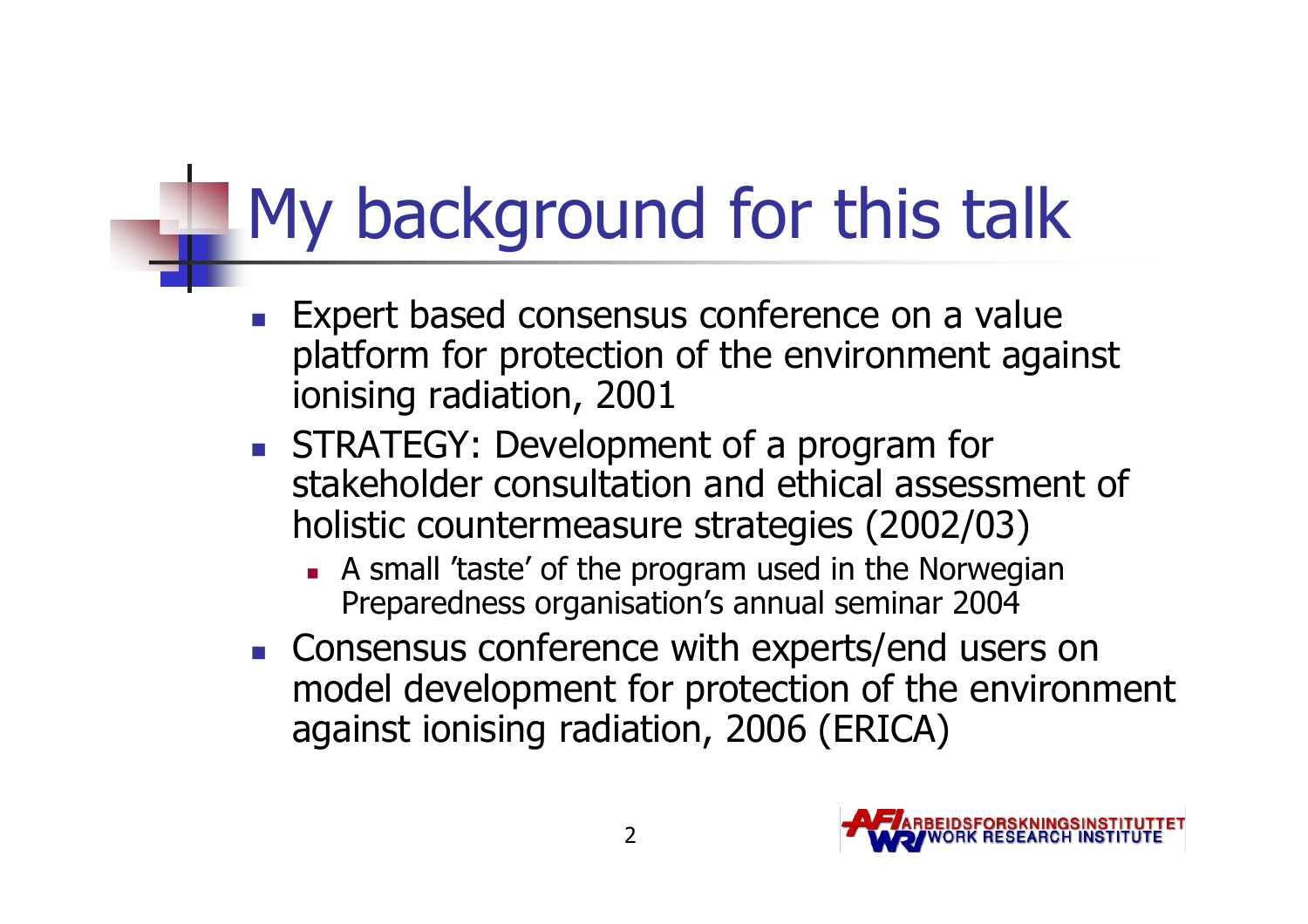# Risk and uncertainty

- L. In the case of contamination by ionising radiation, risk assessment of the effects of the contamination and of the countermeasure strategies will be carried out
- L. **This risk assessment will inherently contain uncertain** elements, for instance with regard to:
	- Concepts
	- Models
	- Data
	- Interactions of contaminants with other environmental or physiological factors
	- Interactions of countermeasures with other environmental factors
	- The implementation of the countermeasures
	- **Economic impacts etc.**

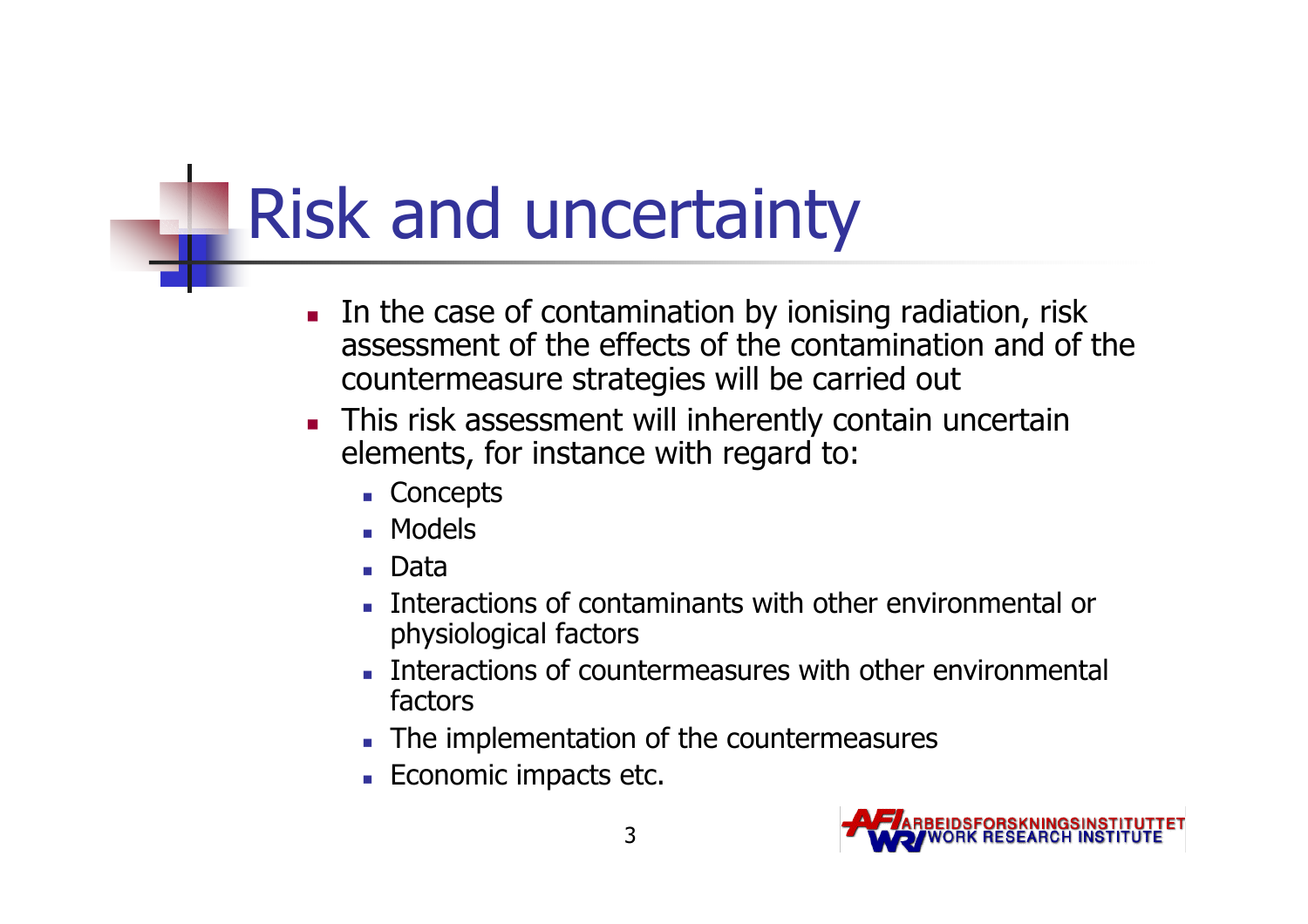## Where scientific uncertainty is high…

#### **STATE** ■ …it is important that

- **In these uncertainties are transparent,** communicated to, and understood by, decision makers
- M. **Exercise 1** continuous research is performed in order to reduce uncertainty
- П **Exercise 1 broad scientific peer review is carried out**

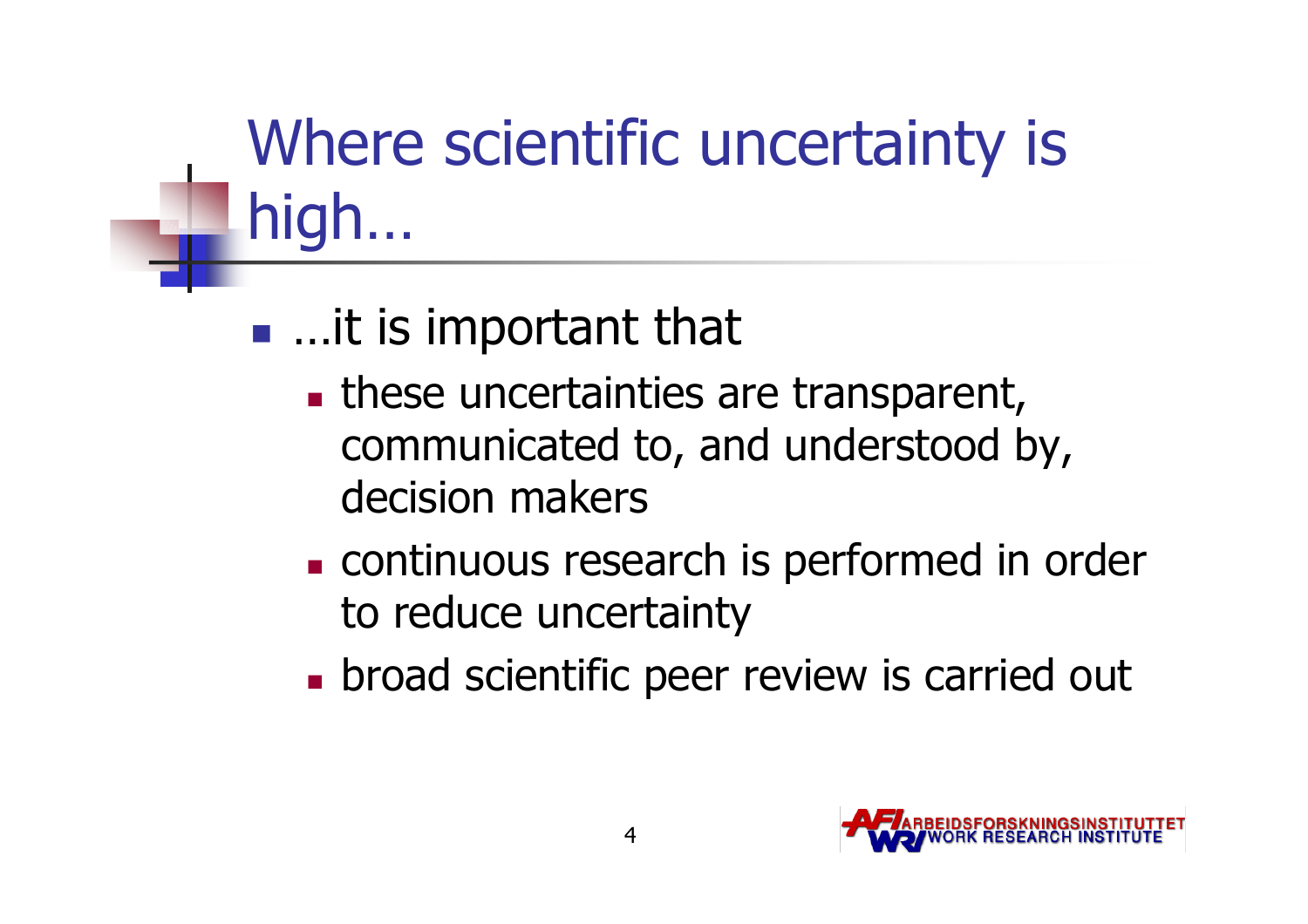## Making decisions in the face of uncertainty

- In situations of high uncertainty and high stakes decisions/actions/solutions must be assessed not only be a scientific peer community, but by a larger public, so-called 'extended peer review' (Funtowicz and Ravetz 1990)
- The reason is that scientists do not have the privilege of determining what is acceptable uncertainty or what are acceptable stakes – this is a value issue and the public and those affected by the decisions should be heard
- $\blacksquare$  These s These situations may also call for applying the precautionary principle

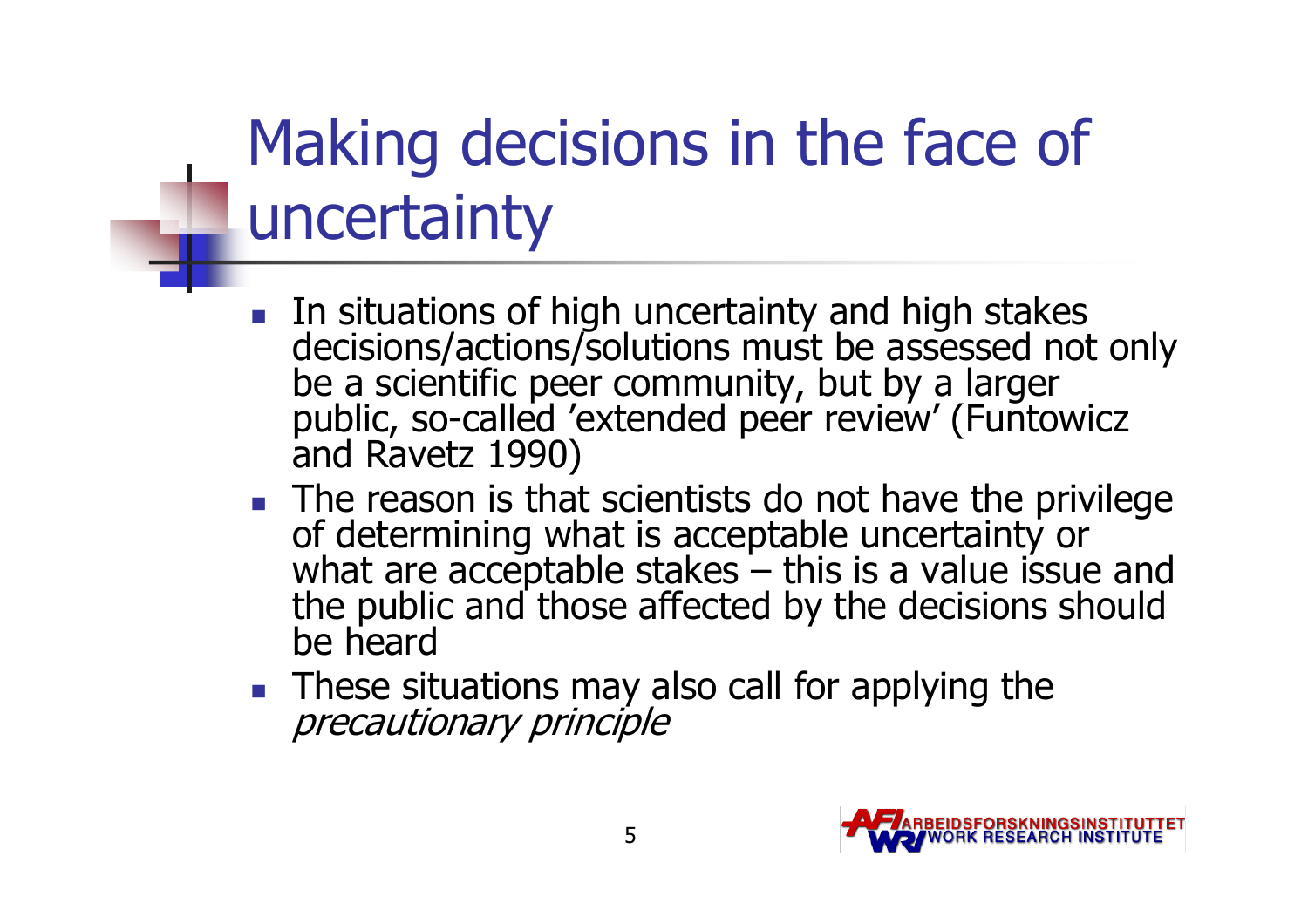# The precautionary principle

- $\mathcal{C}^{\mathcal{A}}$  When human activities may lead to morally unacceptable harm that is scientifically plausible but uncertain, actions shall be taken to avoid or diminish that harm (UNESCO, Comest, 2005)
	- П Morally unacceptable harm refers to harm to humans or the environment that is environment that is
		- threatening to human life or health, or
		- serious and effectively irreversible, or
		- **inequitable to present or future generations, or**
		- imposed without adequate consideration of the human rights of those affected.
- → Are scientists in a privileged position to determine what is serious, inequitable or imposed without adequate considera serious, inequitable or imposed without adequate consideration?

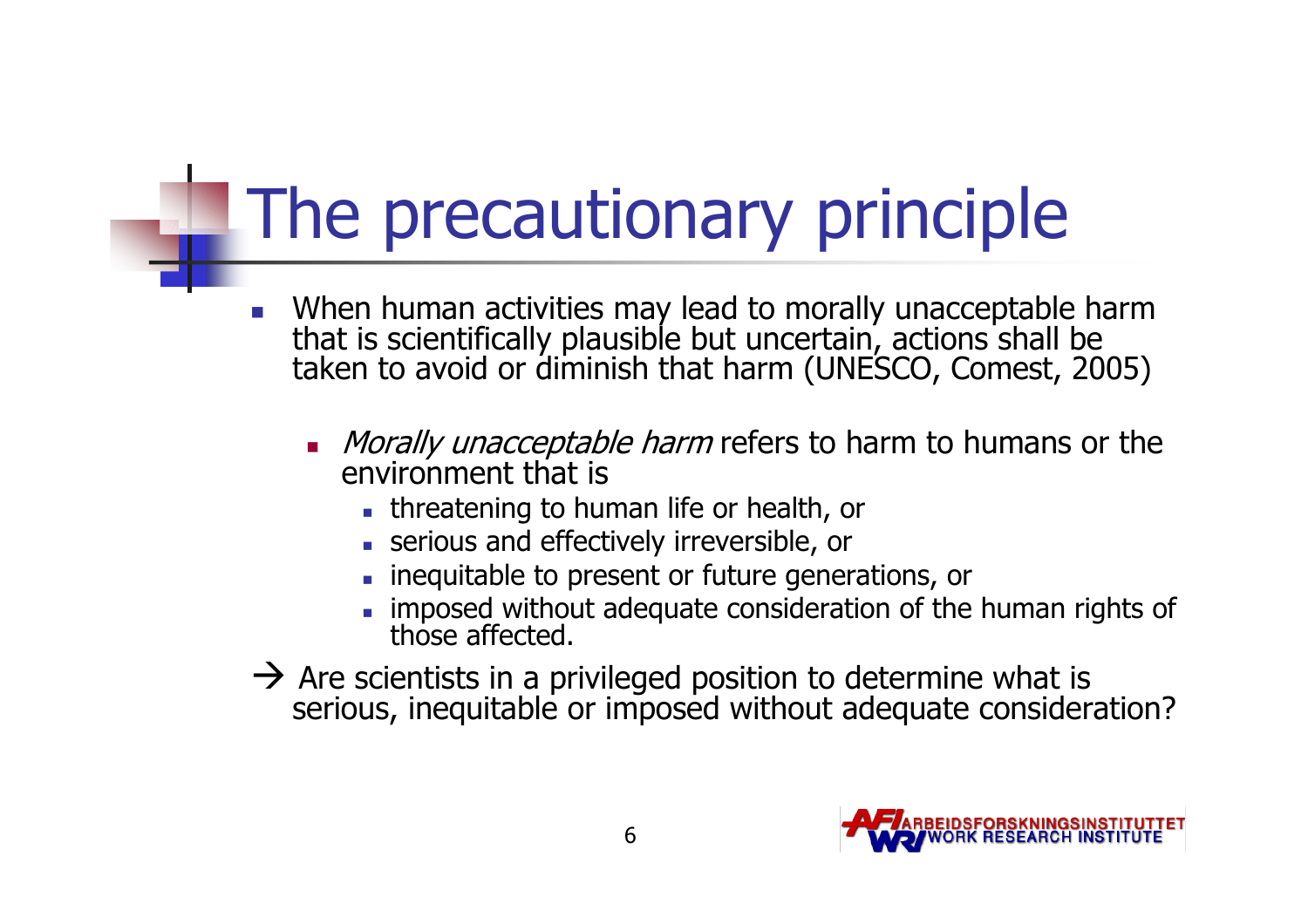# Determining the right action

- $\sim$  Challenges:
	- П each action has many dimensions;
	- L different people will be affected in different ways;
	- ▉ the complexity of the issues (many countermeasures have both positive and negative social and ethical consequences);
	- **the various "trade-offs" that may be required when making choices; and** П
	- a possible lack of agreement within society on what is practical L or acceptable, let alone on how one should "put a price on" such non-monetary side-effects.
- $\rightarrow$  These decisions should involve a broader scope of participants!

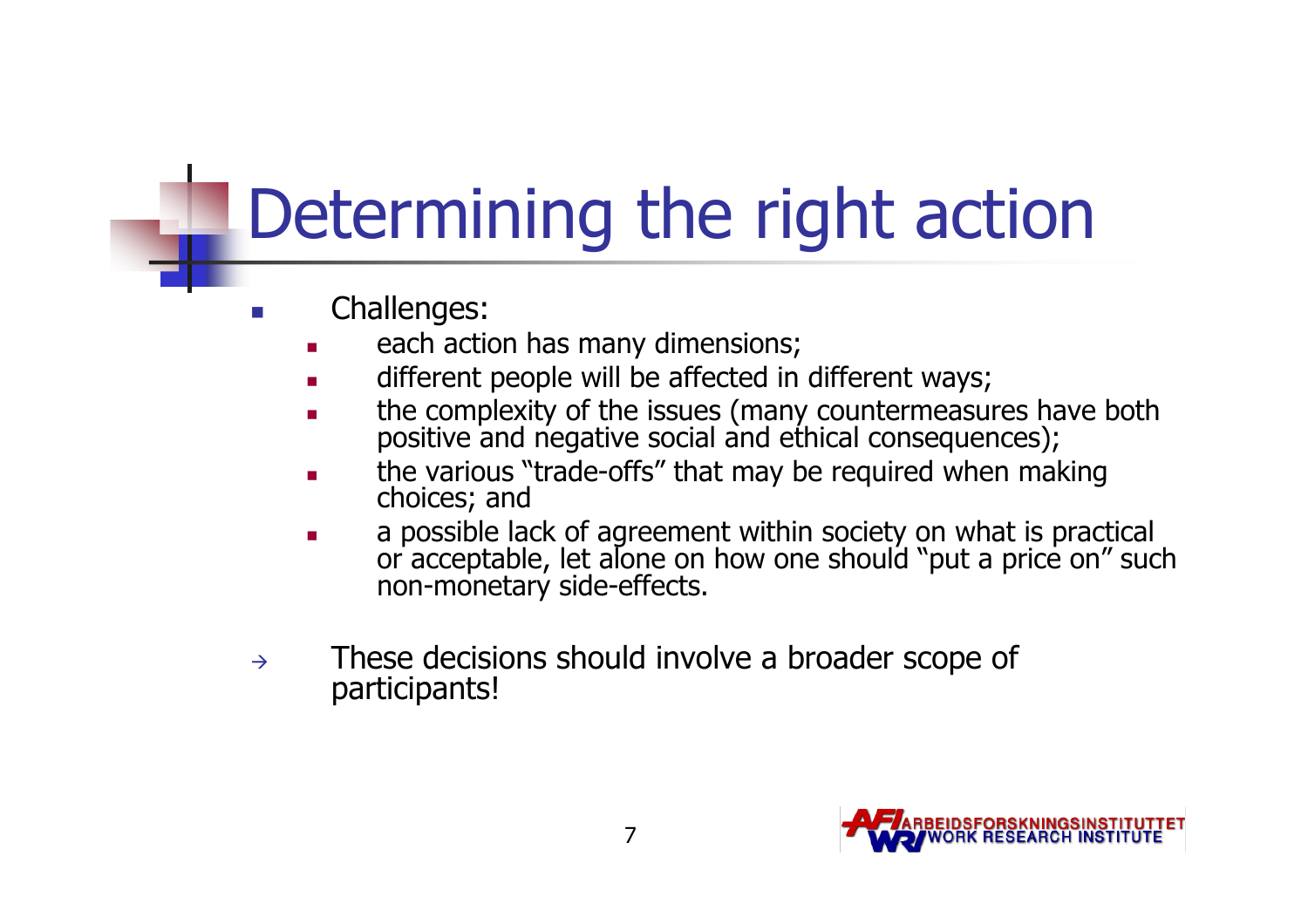## Rio Declaration 1992



Principle 10: Environmental issues are best handled with the participation of all concerned citizens, at the relevant level…. States shall facilitate and encourage public awareness and participation by making information widely available….

#### Aarhus Convention

The Aarhus Convention on Access to Information, Public Participation in Decision-making and Access to Justice in Environmental Matters

Adopted June 1998, ratified October 2001, www.unece.org/env/pp

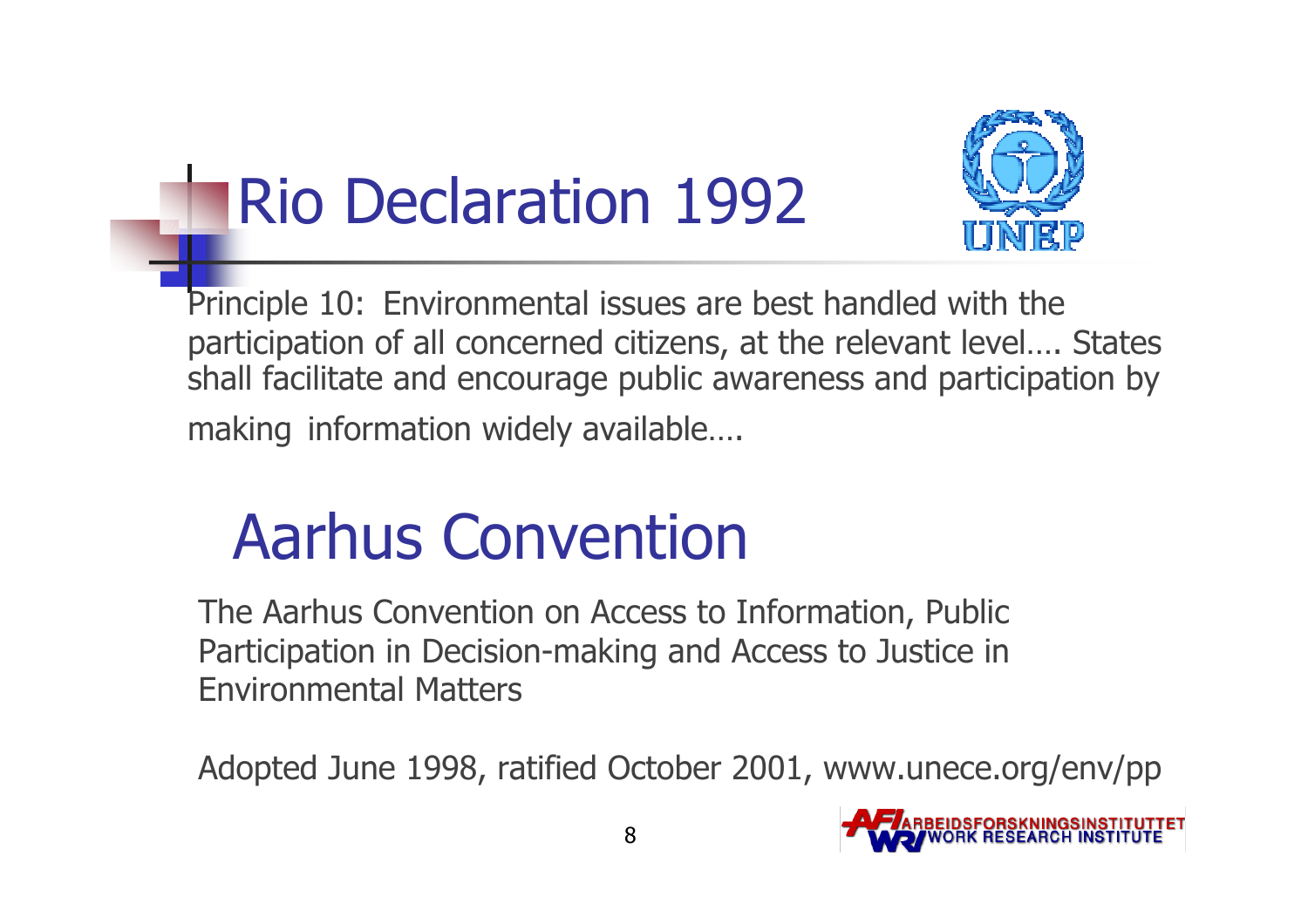#### Benefits of stakeholder involvement

- $\mathcal{L}_{\text{max}}$  Including stakeholders and the public in decision making may also lead to:
	- n. **Exercised by public legitimacy of decisions**
	- n. **Increased trust in decision makers**
	- n. **Increased knowledge base for decisions**
	- n. enhance implementation of countermeasure strategies
	- n. **Democratisation**
	- n. **Empowerment**

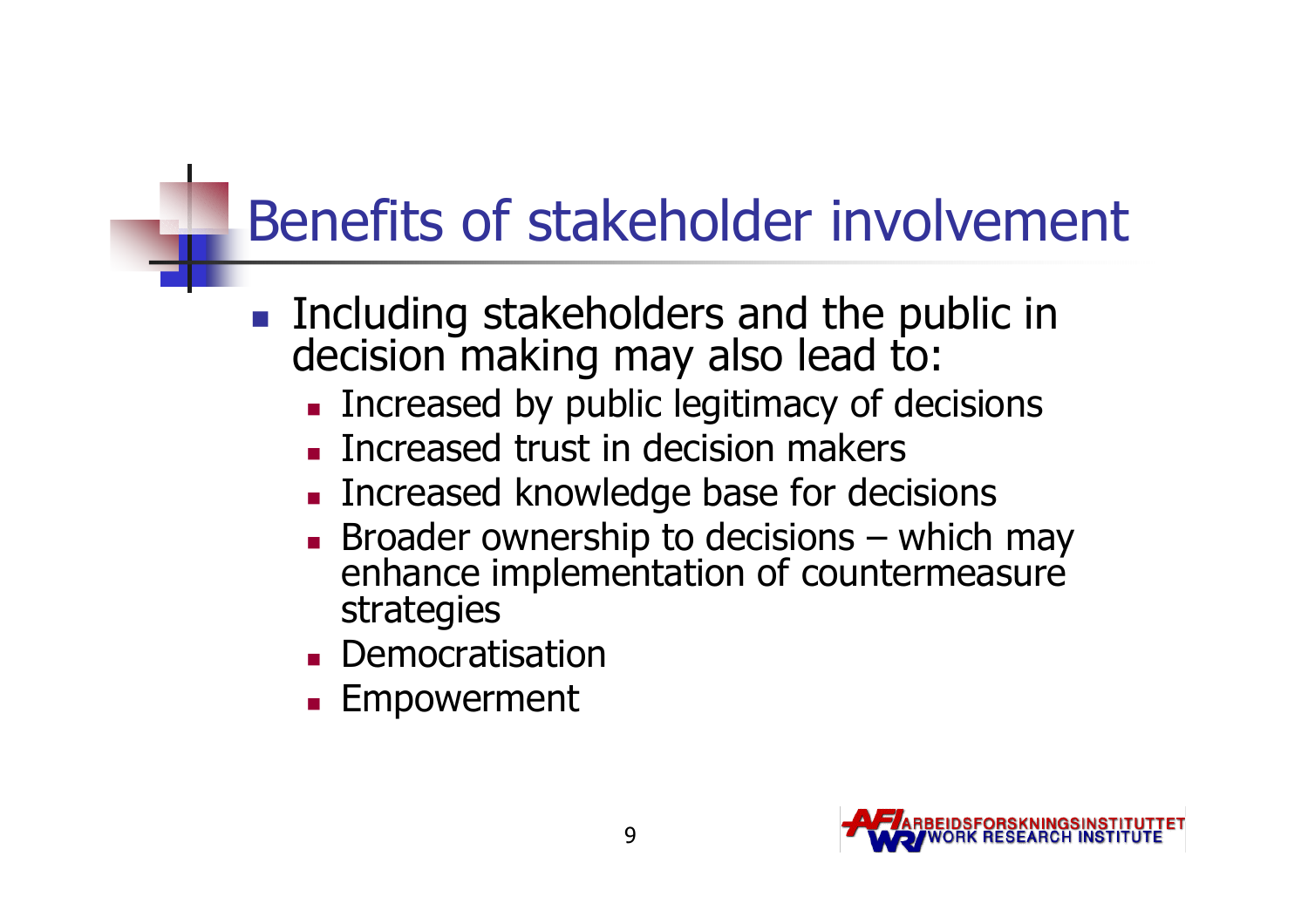#### Stakeholder involvement processes

- **STATE Standard routines in radiation protection** policy: hearings, consultations, etc.
- **STATE** ■ IAEA/OECD – ongoing procedures – expert meetings, working groups, consultations
- There are also other ways to include<br>stakeholders/the nublic in decision stakeholders/the public in decision making

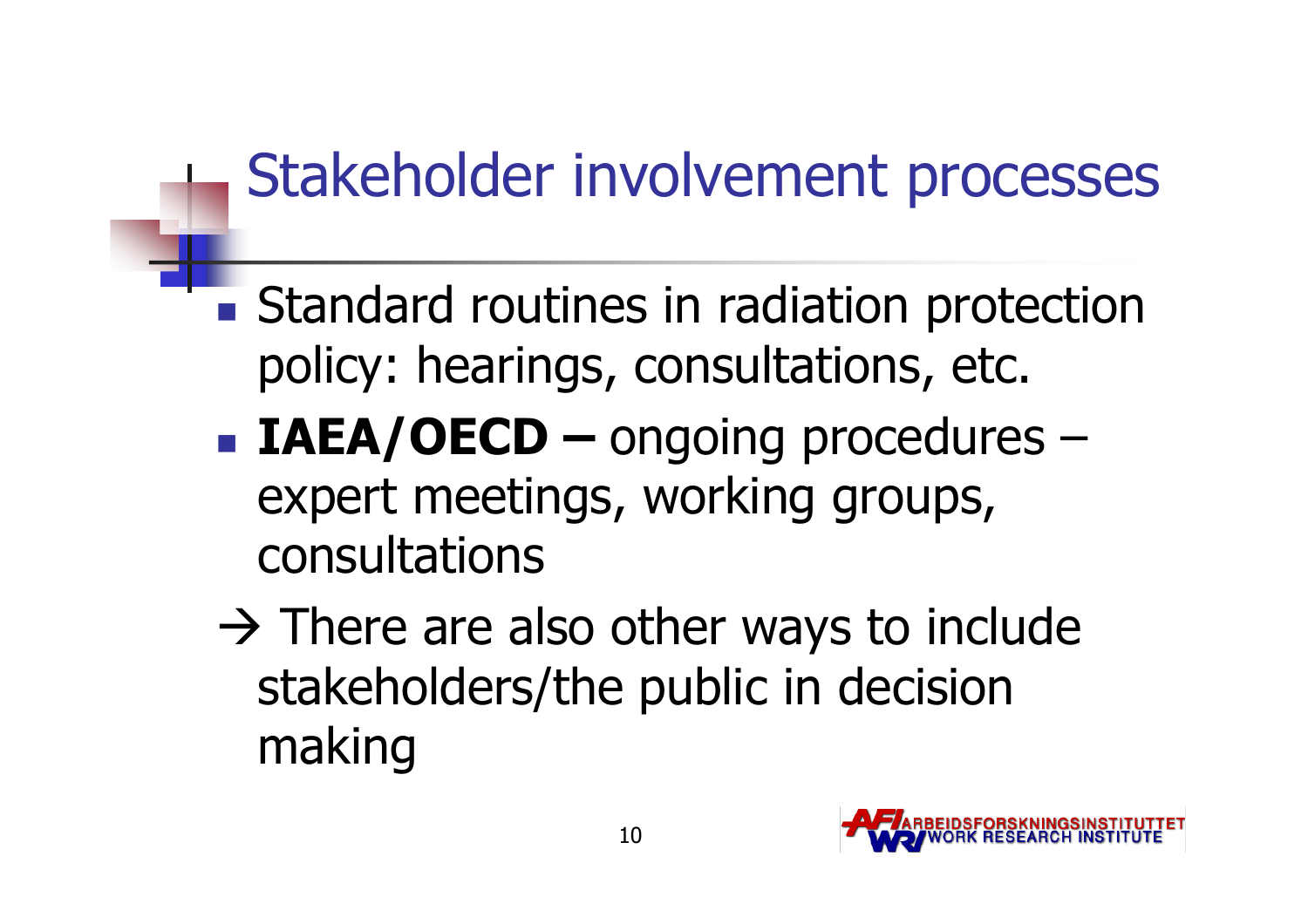### Forms of extended peer review

- $\mathcal{L}_{\text{max}}$  Consensus conference (with lay people or stakeholders + experts)
- × **-** Citizens' juries<br>- Value werkshe
- H. **Nalue workshops**
- m. Etc.
- $\mathcal{C}^{\mathcal{A}}$ Dialogue tools (like a value matrix) may be used

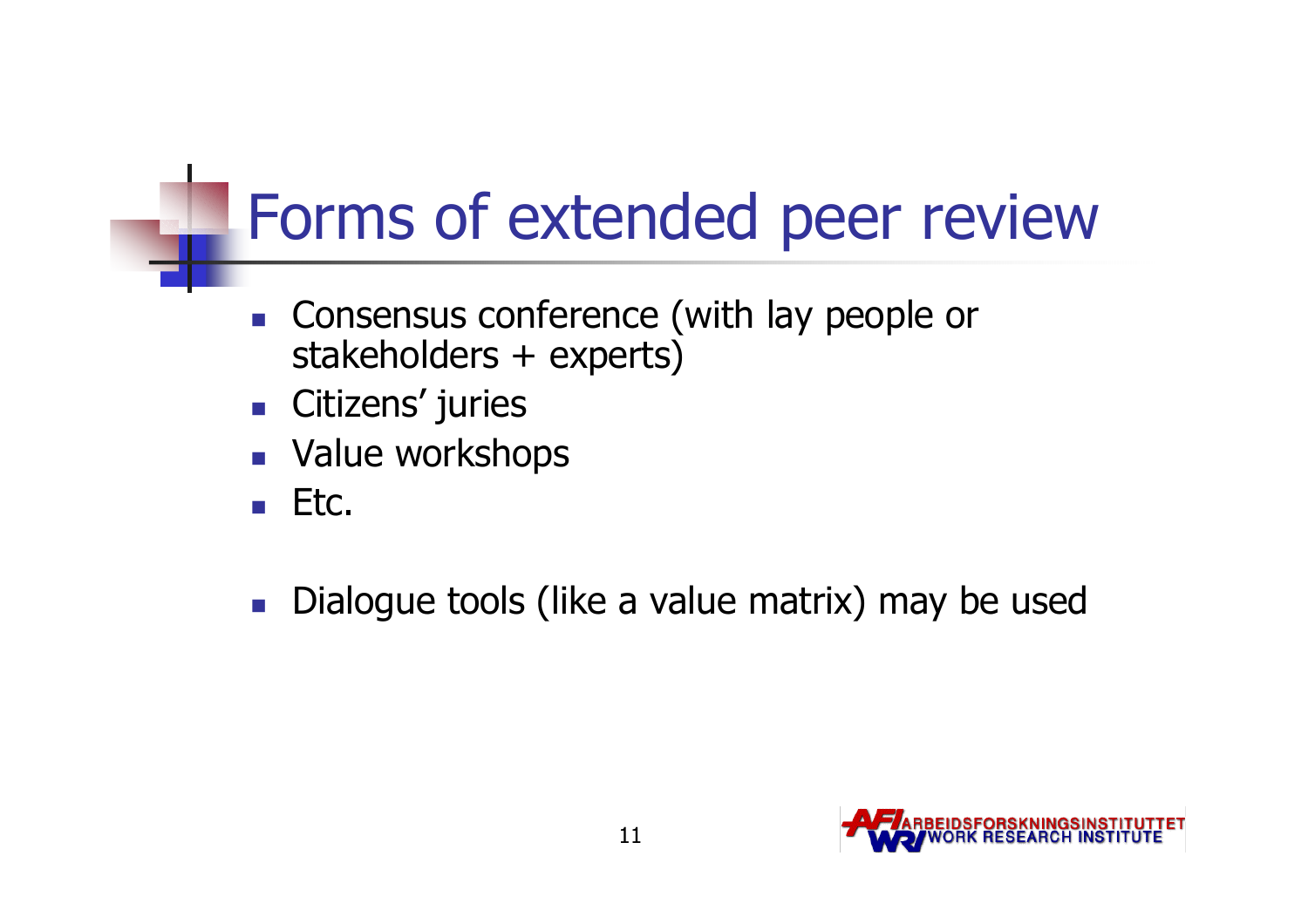### Stakeholder involvement at different levels

- m. Stakeholders are those affected by the actions  $-$  by the accident and the countermeasures the accident and the countermeasures
- × **Nay be involved at different levels:** 
	- П In national fora: representatives of consumer organisations, farmers, fishermen, environmental organisations, etc.
	- П **Regional/local level: representatives of important local** businesses, local municipalities, citizens organisations, important land owners, waste location stakeholders, union representatives representing those who will handle the waste (who may take on additional risk), etc.

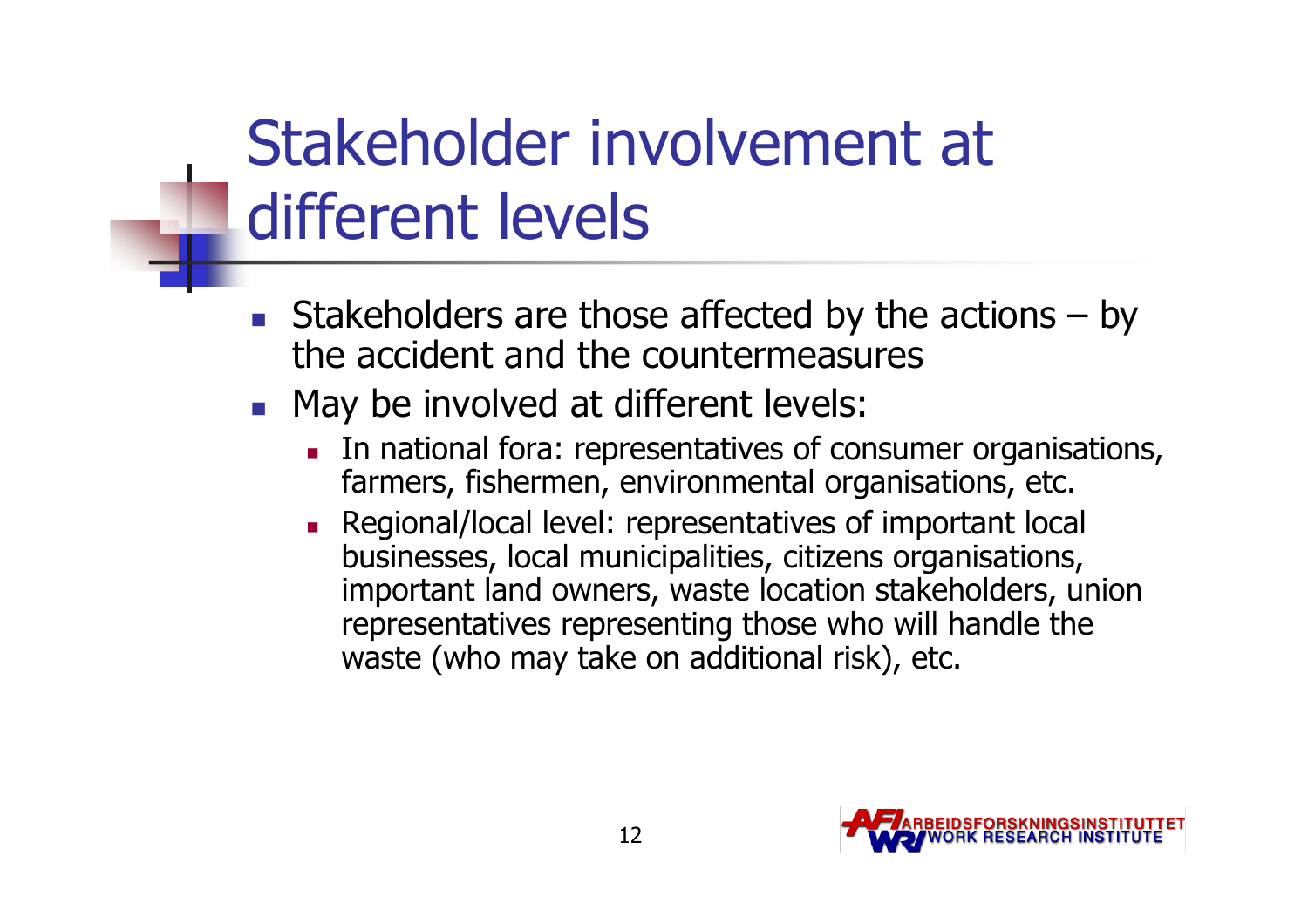## How to involve stakeholders

- $\mathcal{O}(\mathcal{O})$ Start early, don't start when everything in reality is decided
- Plav fair: inform **Play fair: inform stakeholders about what** status/impact their advice will have
- Have transparent procedures where ■ Have transparent procedures where it is clear where the stakeholder input will come in, and what other input may influence the decision making process
- r.  $\blacksquare$  Be clear about your expectations to the stakeholders. Are they to communicate with their peers? Any other responsibilities?

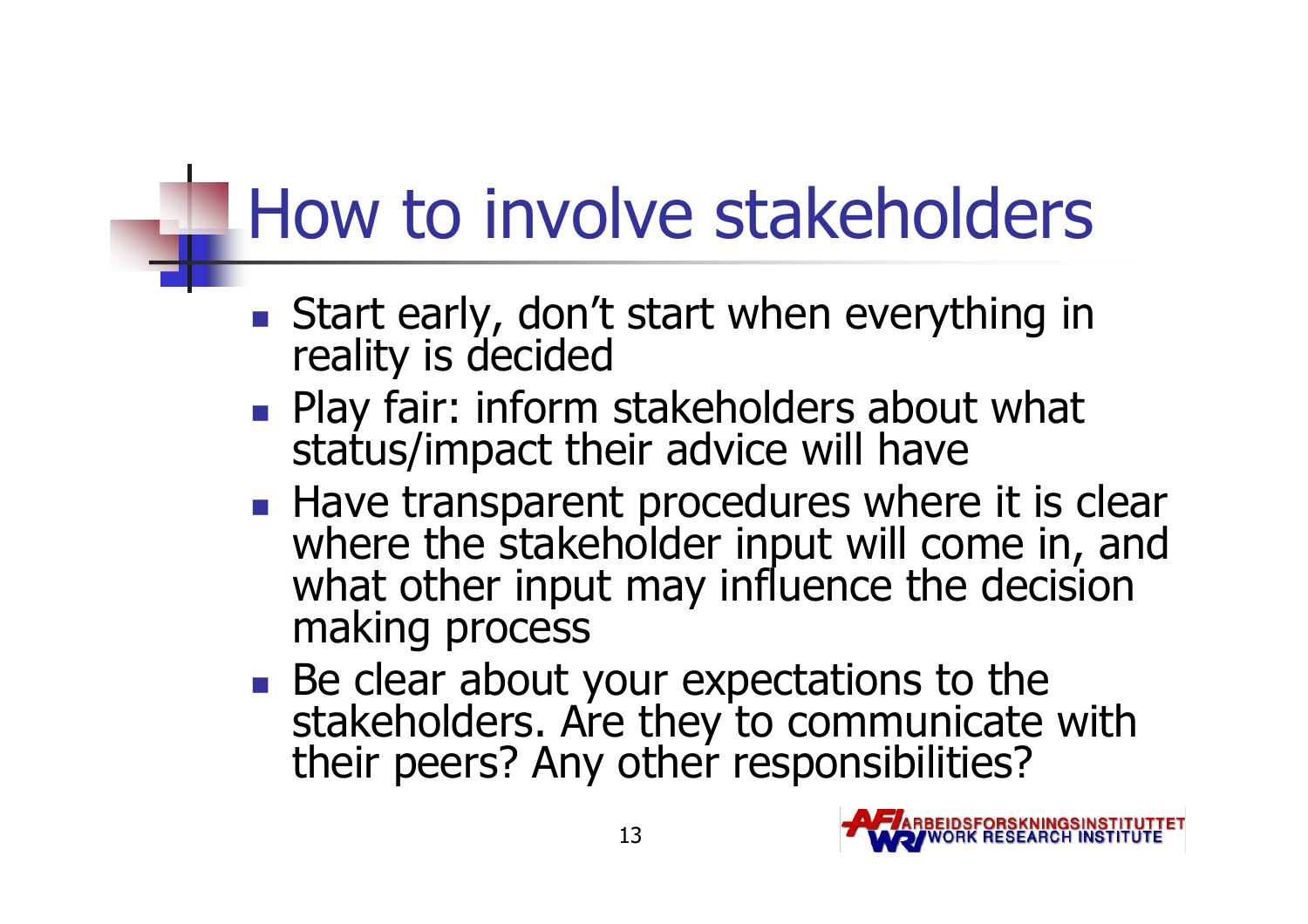## Prepare for stakeholder involvement

- m. Stakeholder involvement practice could be carried out at emergency planning/preparedness exercises –generic stakeholders could be identified and contacted, and consultation methods could be tried out
- × Dialogue conferences with generic stakeholders could be carried out in order to develop broadly acceptable procedures for stakeholder involvement
- This should not be novel when an accident occurs!